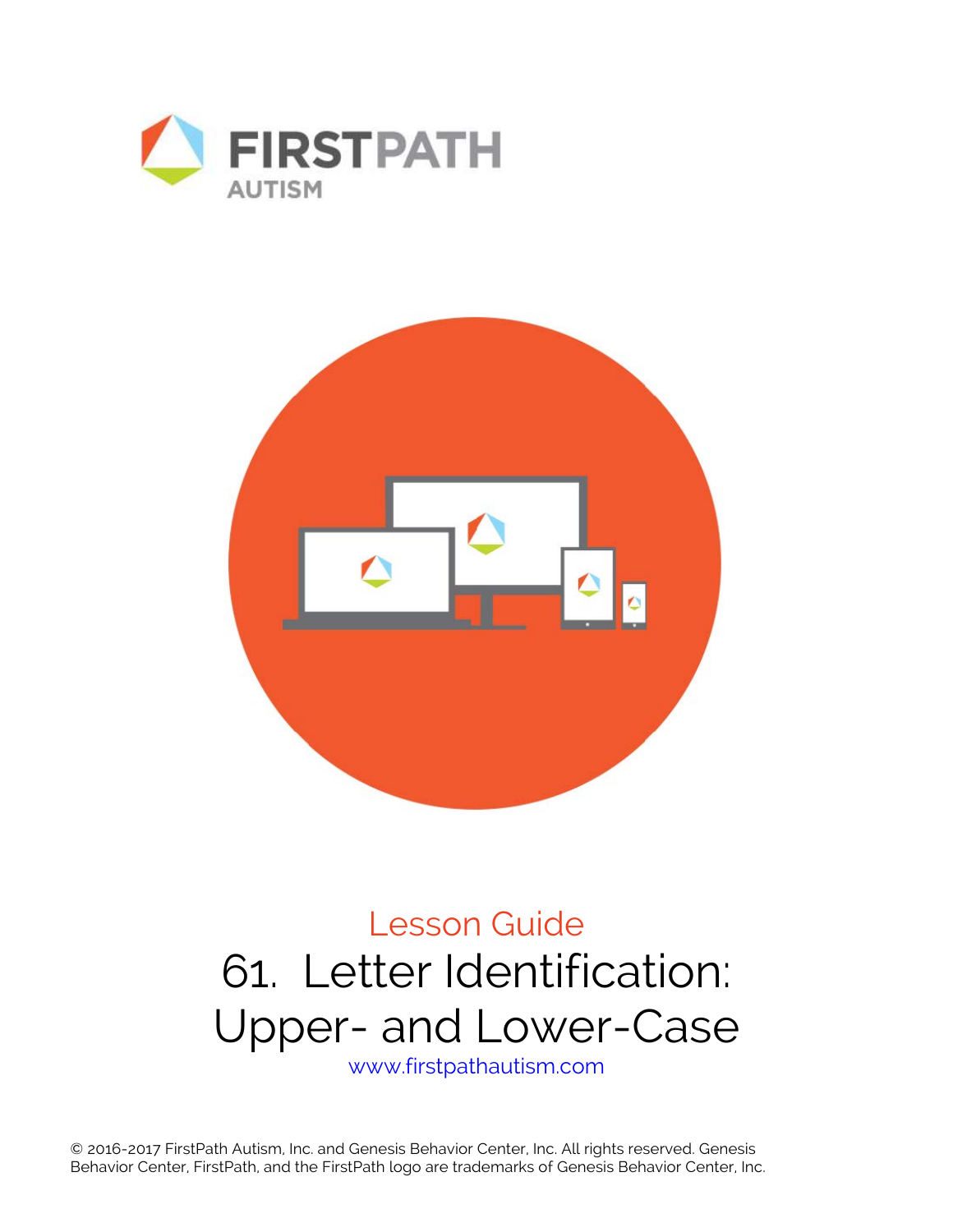

## Letter Identification: Upper- and Lower-Case

### **Overview**

| Teaches:                      | How to identify each of the 26 upper and lower case letters in<br>the alphabet by name.                                                                                                                                                                                                                                                                                                                                                                                                                                                                                                                                                                                                                         |
|-------------------------------|-----------------------------------------------------------------------------------------------------------------------------------------------------------------------------------------------------------------------------------------------------------------------------------------------------------------------------------------------------------------------------------------------------------------------------------------------------------------------------------------------------------------------------------------------------------------------------------------------------------------------------------------------------------------------------------------------------------------|
| Before beginning:             | Basic receptive / expressive labeling skills should be<br>established before targeting letter identification. The visual<br>discrimination required to tell the slight difference between<br>some letters is a more advanced skill that should be<br>addressed after basic labeling skills has been mastered.<br>**Please note that the child is NOT required to identify the<br>sound of the letter as part of this lesson; phonics is a separate                                                                                                                                                                                                                                                              |
|                               | skill that is targeted in a separate lesson.                                                                                                                                                                                                                                                                                                                                                                                                                                                                                                                                                                                                                                                                    |
| Why it's important:           | Identifying each letter by name is an important tool for<br>understanding and formulating written language. Being able<br>to name each letter in its upper and lower case forms is a<br>basic foundation for learning to read and write.                                                                                                                                                                                                                                                                                                                                                                                                                                                                        |
| Materials needed:             | Initially, one complete set of 26 upper-case letter flash cards<br>and 26 lower-case letter flash cards. In the initial set of<br>flashcards, the letters should be depicted in a very simple,<br>clear font, black-and-white format, without extra<br>embellishment or distraction.<br>(For later generalization purposes, the representation of the<br>letters on the flashcards can become more elaborate/fancy.)                                                                                                                                                                                                                                                                                            |
| Generalization<br>activities: | Materials can be generalized by using different sets of<br>flashcards (homemade using index cards if desired) where the<br>letters are still clearly depicted but in a more elaborate/fancy<br>manner, using different colors, patterns, textures, art, etc. to<br>provide some distraction and highlight the critical similarities<br>in the form of each letter. Games such as Letter Bingo, Letter<br>Memory game, etc. can be utilized to make generalization fun.<br>Use of various materials and activities such as letter magnets<br>that stick to the refrigerator / a magnetic white board, or<br>forming the letters with play-doh or in shaving cream, can<br>also increase interest in this lesson. |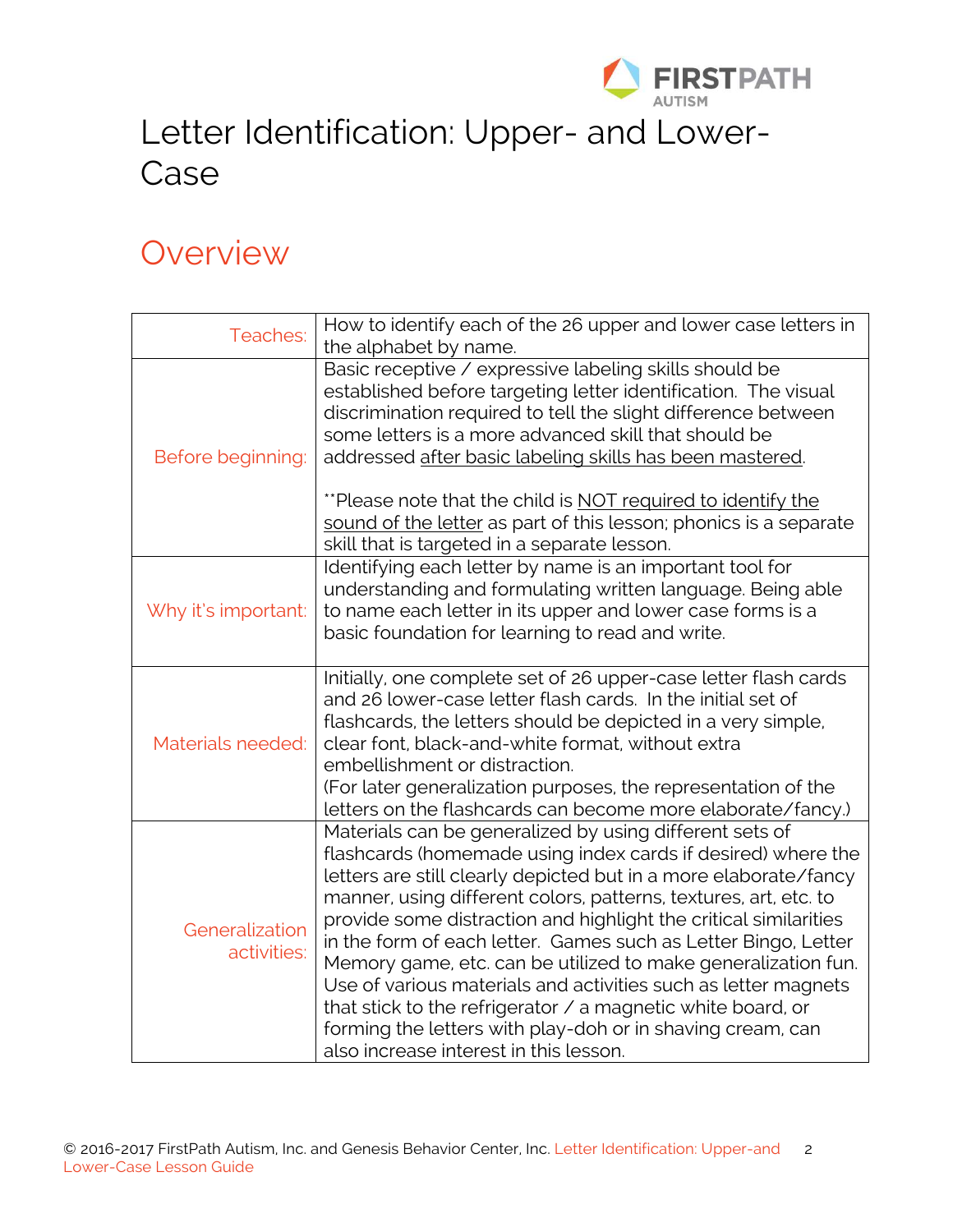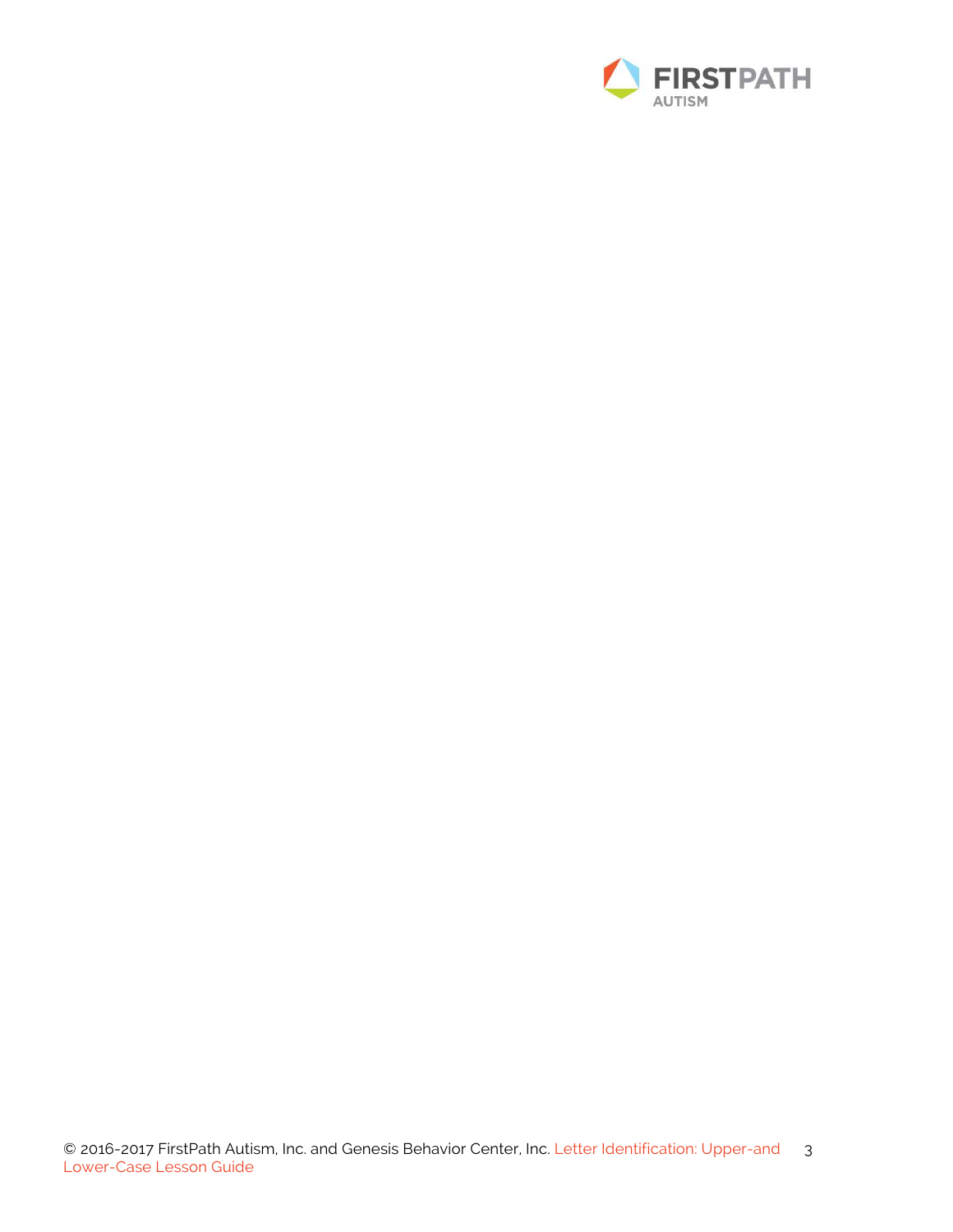

### Steps

#### Prepare

- 1. Sit facing the child, in a quiet place free of distractions.
- 2. Ensure that the child is ready to earn and learn! A reinforcer assessment should have been recently completed, and the identified highly-preferred items and activities should be ready and available.
- 3. Have data collection ready, either via tablet or pen/paper.
- 4. Have lesson materials prepared and readily available.
- 5. Make sure the child is attentive, ideally looking at teacher and not engaging in any other activities.

#### Teach

- 1. Lay the first target card on the table (for this example, letter "A").
- 2. Ask the child to "Touch 'A' ." (Note: you may use a different instruction than "Touch" if it is more effective for the child; just keep the SD consistent initially until generalization step is reached. Examples include "Give me" or "Where is..?")
- 3. Wait 3-5 seconds for child to respond.
- 4. Provide feedback on how the child responded:
	- **Correct response**: enthusiastic praise and/or give the child his chosen reward
	- **Incorrect or No response**: corrective feedback, model or prompt of correct response
- 5. Record data.
- 6. Begin again at step 1.
- 7. Continue until the child has mastered the first target card (as measured by at least 3 independent, consecutive, correct responses).
- 8. Then, bring in a second card and begin targeting the second card in the presence of the first mastered card.
- 9. When the second card has been mastered (as measured by at least 3 independent, consecutive, correct responses), alternate randomly between the first and second card to test whether the child is correctly discriminating between them. Mastery is indicated by 3 sessions of at least 80% accuracy in discriminating between the first two cards/targets.
- 10. Introduce the third card in the presence of the first two mastered cards. Once it is mastered (as measured by at least 3 independent, consecutive, correct responses), alternate randomly between the three cards to test whether the child is correctly discriminating between them. Mastery is indicated by 3 sessions of at least 80% accuracy in discriminating between the three cards/targets.
- 11. This process will continue as each new target card is introduced. It will help to be mindful of how many cards are present on the table at a time.